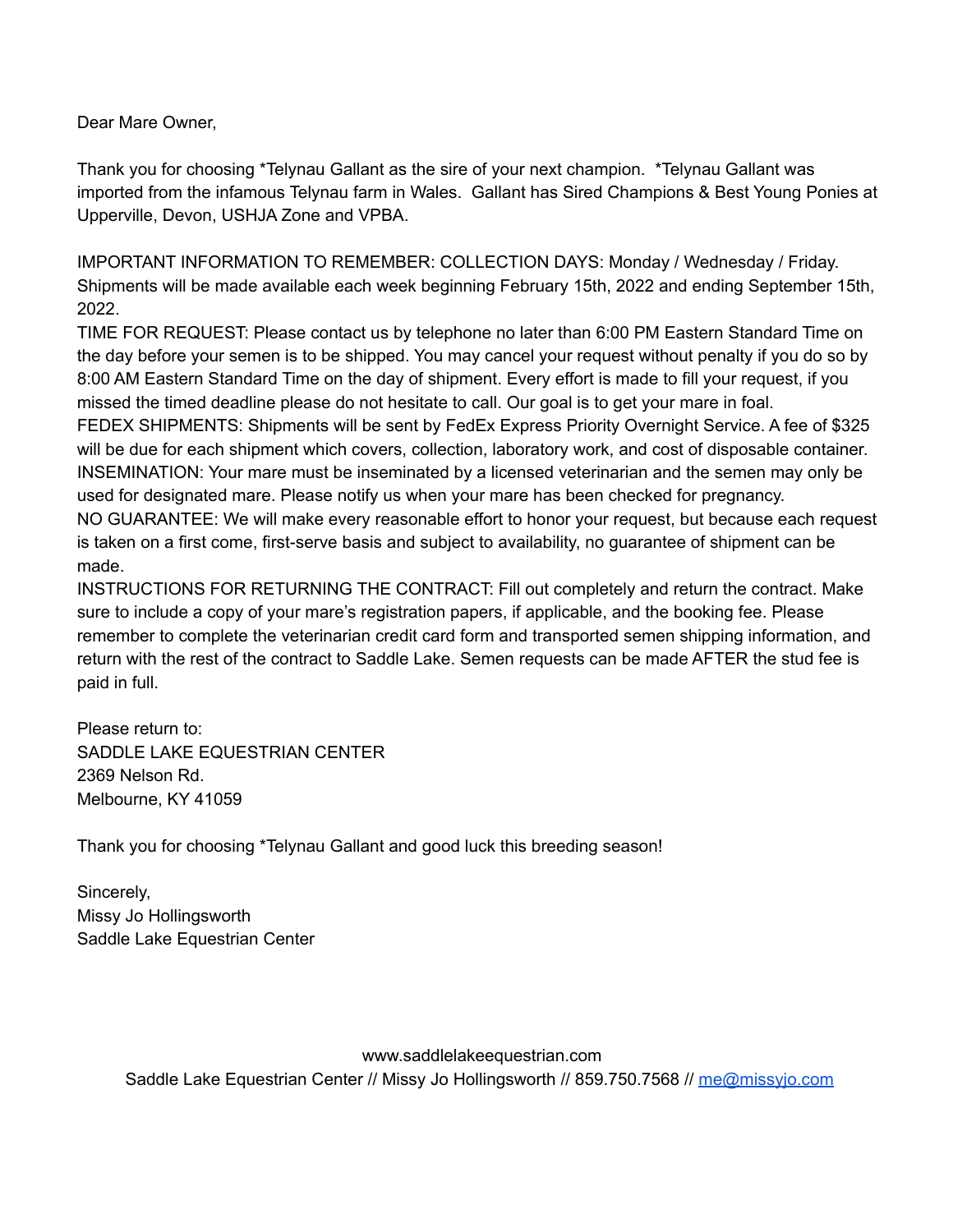

**Saddle Lake Equestrian Center** Missy Jo Hollingsworth Melbourne, KY // (859) 750-7568

# **\*Telynau Gallant**

*2022 Stallion Contract: Fresh-Cooled Shipped Semen*

| This agreement (the "Agreement"), made and entered into this<br>dav of                                                 | . 2022. by and |
|------------------------------------------------------------------------------------------------------------------------|----------------|
| between Saddle Lake Equestrian Center ("SLEC") and                                                                     | Mare Owner or  |
| Mare Lessees ("Mare Owner") (collectively, the "Parties"). All rights and responsibilities between the Parties for the |                |
| 2022 breeding season are as follows:                                                                                   |                |

1.) Mare Owner agrees to breed the mare named\_\_\_\_\_\_\_\_\_\_\_\_\_\_\_\_\_\_\_\_\_\_\_\_\_\_\_\_\_\_\_\_\_\_\_\_\_\_\_\_\_\_\_\_\_\_\_\_\_\_\_\_, Registration # \_\_\_\_\_\_\_\_\_\_\_\_\_\_\_\_\_\_\_\_, USEF # \_\_\_\_\_\_\_\_\_\_\_\_\_\_\_\_\_\_\_\_\_, Breed \_\_\_\_\_\_\_

to the stallion, \*Telynau Gallant (USEF # 5073623 / WPCSA # B46298) (the "Stallion") during the 2022 breeding season commencing February 15, 2022, and ending September 15, 2022. The Mare Owner agrees to pay the breeding fee of \$1250. Only this mare can be inseminated. If substitution is necessary, permission must be obtained by the stallion owner, and documentation must be provided of the new mare.

2.) Mare Owner shall pay a non-refundable breeding fee of \$1250.00(US) to have Mare bred to Stallion in 2022 upon signing this Agreement. The breeding fee must be paid in full prior to collection or prior to leaving the Mare at SLEC or Bridlewood Farm.

3.) FEES: ALL FEES MUST BE PAID PRIOR TO SERVICES. MULTIPLE MARES MUST BE PAID AT BOOKING **Paid to SLEC:**

\_\_\_\_\_ 2022 Stud fee: \$1250.00. Discounted to \$1,000 if booked before December 31st, 2021.

Rebooking / Office fee \$250.00 for customers with no live foal from the previous season.

# **Paid to Dr. Barbara Schmidt DVM directly:**

Shipped semen via FedEx per shipment (lower 48 states) \$325 + freight (or provide Fed Ex account number). Includes disposable shipping container.

Shipped semen via FedEx, per shipment (Canada) \$325 + freight (or provide FedEx account number) Same day collected, semen couriered to Lexington USDA Office to receive permit. Courier charges \$75. USDA charges \$90.

\_\_\_\_\_ Counter to counter airport carrier fee (at cost) per flight.

\_\_\_\_\_ Courier to airport \$65 per flight. There May be additional fees if it is the weekend, holiday, or after regular business hours.

\_\_\_\_\_ Additional shipment \$350 paid to Bridlewood Farm plus shipping fees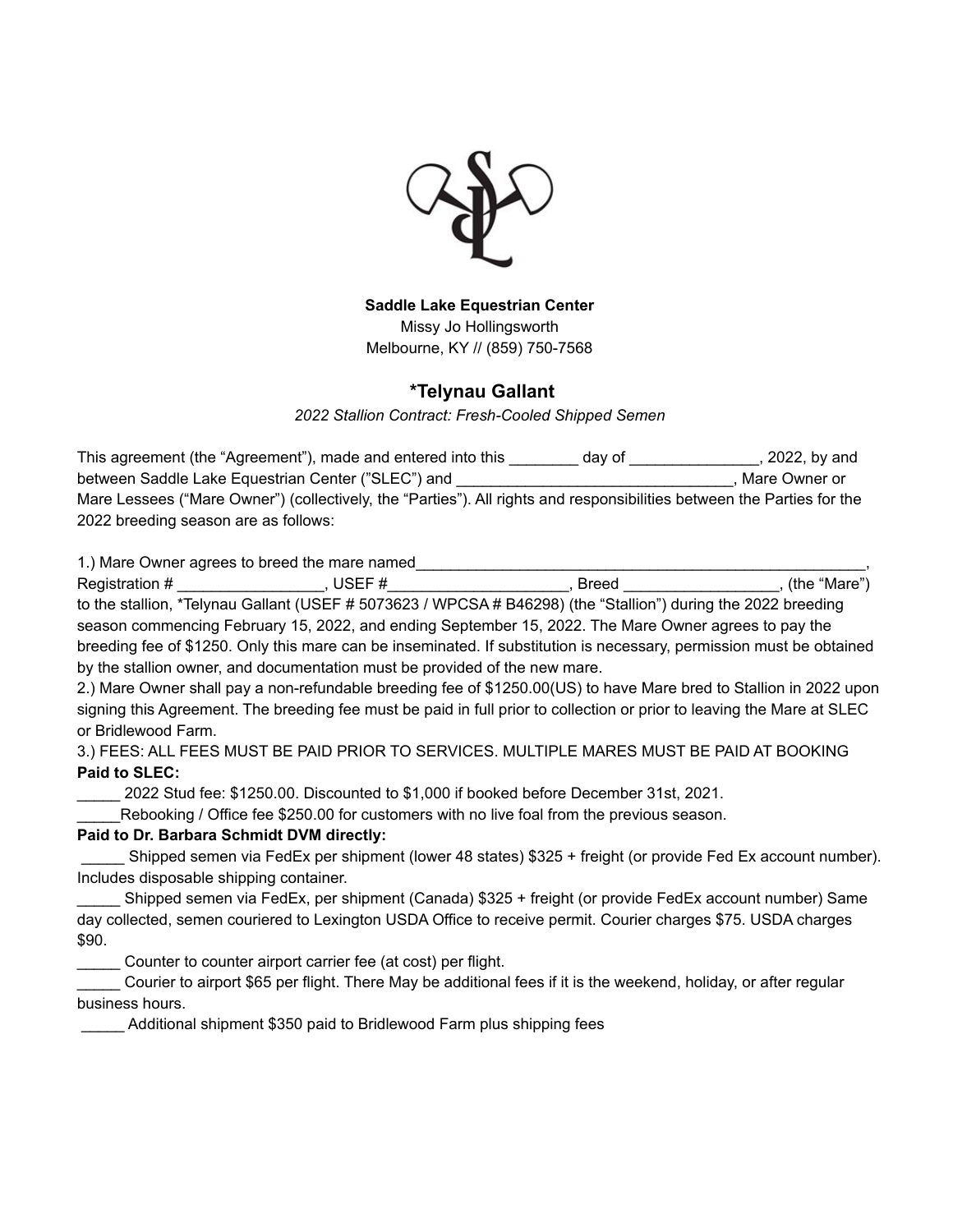# **\*Telynau Gallant**

#### *2022 Stallion Contract: Fresh-Cooled Shipped Semen: Continued*

4.) MULTIPLE FOALS: The payments provided in paragraph 2 are for one foal for this breeding season from this Mare. Should more than one embryo or foal result from a breeding, MARE OWNER shall pay an additional Breeding Fee for each additional embryo or resulting foal. No breeding certificate for any foal shall be issued without such additional payment.

5.) WARRANTY. The Agreement is Non-transferable. No warranty whatsoever, express or implied, shall accompany a breeding under this Agreement. SLEC does not guarantee delivery of shipped semen within a certain time period nor guarantees that shipped semen will safely reach the insemination point. SLEC will send one dose of industry standard cells with appropriate information concerning progressive motility numbers at time of dispatch. SLEC is not responsible for the handling process of the semen after its departure from Dr. Barbara Schmidt, DVM. All semen shipped by any method shall be tested by Dr. Barbara Schmidt, DVM and a control sample shall be maintained by Dr. Schmidt.

6.) This Agreement shall be construed in accordance with the laws of the State of Kentucky and will insure to the benefit of the heirs, personal representatives, successors, and permitted assigns of the Parties. Mare Owner irrevocably and unconditionally submits to the personal and subject matter jurisdiction of Kentucky and to Campbell County in particular. All venue objections are waived. Should SLEC resort to legal action to enforce the terms of the Agreement, SLEC shall be entitled to all legal fees, cost and expenses should a dispute arise between the Parties. 7.) This Agreement represents and constitutes the entire agreement between the Parties. This Agreement shall not be altered unless in writing and accompanied by the signatures of both Parties. The Parties signing below represent that each is fully authorized to execute this Agreement. 2022 Stallion Contract: Fresh-Cooled Shipped Semen 8.) If Stallion dies, or is sold or becomes incapable of servicing mares for any reason and mare has not been bred, all fees accrued will be due and the Stallion Owner will allow the substitution of another stallion owned by Stallion owner.

9.) The Mare will not be bred to the Stallion until a fully executed copy of this Agreement with accompanying documentation is received by SLEC.

10.) SLEC asserts a lien under Kentucky state law and other applicable provisions of law against Mare Owners. The Mare will not be released from SLEC's custody until all fees are paid in full. Mare Owner will pay SLEC's damages, costs, and expenses, including reasonable attorney's fees, if Mare Owner breaches any material of this contract. 11.) The Mare Owner will be solely responsible for seeking registration of the resulting foal in the appropriate breed registry/registries and will pay all associated fees and expenses.

12.) LIVE FOAL GUARANTEE: "Live Foal" is defined as a foal born alive that stands and nurses. It is understood that if the Mare proves barren, aborts her foal, or if the foal is stillborn or otherwise does not meet the definition of "live foal", Mare Owner is guaranteed a return breeding in 2023 for a re-breed booking fee, collection, and shipping fees.

13.) BINDING EFFECT: This Agreement shall become binding when: a) Mare Owner has paid the Booking Fee, b) sent to SLEC a signed copy of this Agreement together c) where applicable sent a copy of the Mare's Certificate of Registration and, d) where applicable, documents concerning the lease of the Mare, and e) SLEC accepts and so notifies same to Mare Owner.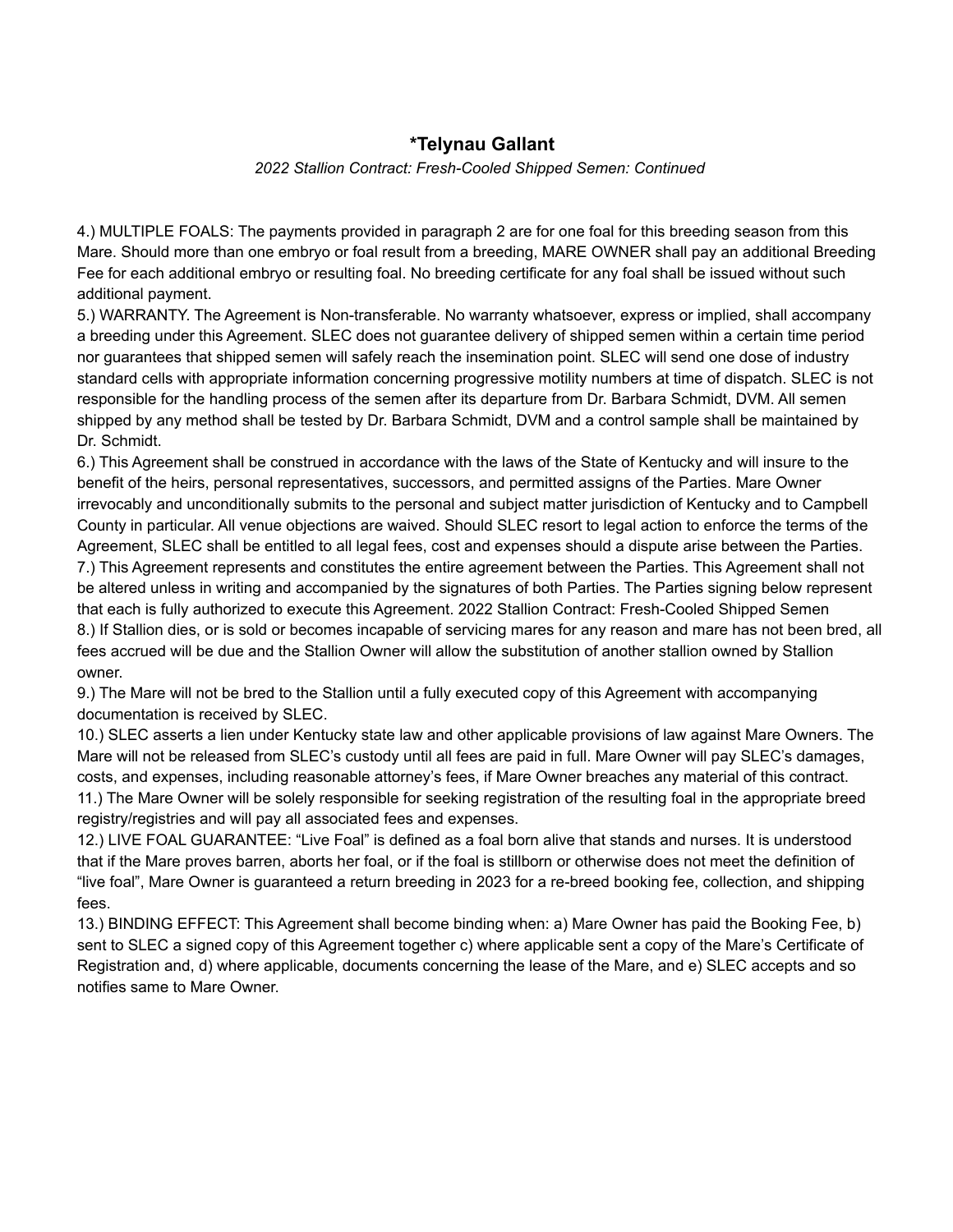### **\*Telynau Gallant**

*2022 Stallion Contract: Fresh-Cooled Shipped Semen: Continued*

*Please complete and return with a copy of your mare's papers so we can process your breeding certificate.*

#### Name / Address of Mare Owner:

|                                       |                                                              | Reg. #: ________________________, USEF # ______________________________Breed: ________________________________                |  |
|---------------------------------------|--------------------------------------------------------------|-------------------------------------------------------------------------------------------------------------------------------|--|
|                                       |                                                              |                                                                                                                               |  |
|                                       |                                                              |                                                                                                                               |  |
|                                       | Maiden / Barren / In Foal - Due Date: __________. circle one |                                                                                                                               |  |
| Veterinarian doing the breeding work: |                                                              |                                                                                                                               |  |
|                                       |                                                              | Phone: 2008 2009 2009 2010 2021 2022 2023 2024 2022 2023 2024 2022 2023 2024 2022 2023 2024 2022 2023 2024 20                 |  |
|                                       |                                                              | By signing below I represent that I have read and agreed to the "*Telynau Gallant: Booking and Breeding Term and Conditions." |  |
| Mare Owners Signature                 |                                                              | Date                                                                                                                          |  |
| <b>Stallion Manager Signature</b>     |                                                              | Date                                                                                                                          |  |

A signed copy of this contract will be mailed to the mare owner. Please have your veterinarian call before semen is shipped the first time. Explain to your veterinarian that the stallions are collected in the morning and that notification is needed by 6:00 P.M. (East Coast Time) via phone the night before the semen is shipped. Please sign attached sheet regarding shipping.

#### *CONTACT INFORMATION*

**SADDLE LAKE EQUESTRIAN CENTER** 2369 Nelson Rd. Melbourne, KY 41059 **-** www.saddlelakeequestian.com **OWNER: Missy Jo Hollingsworth** cell: (859) 750-7568 - stable: (859) 635-3773 - me@missyjo.com

#### **VETERINARY:**

**Bridlewood Farm - Dr. Barbara Schmidt DVM** 11698 U.S. Highway 42 Union, KY 41091 - 859-485-6000